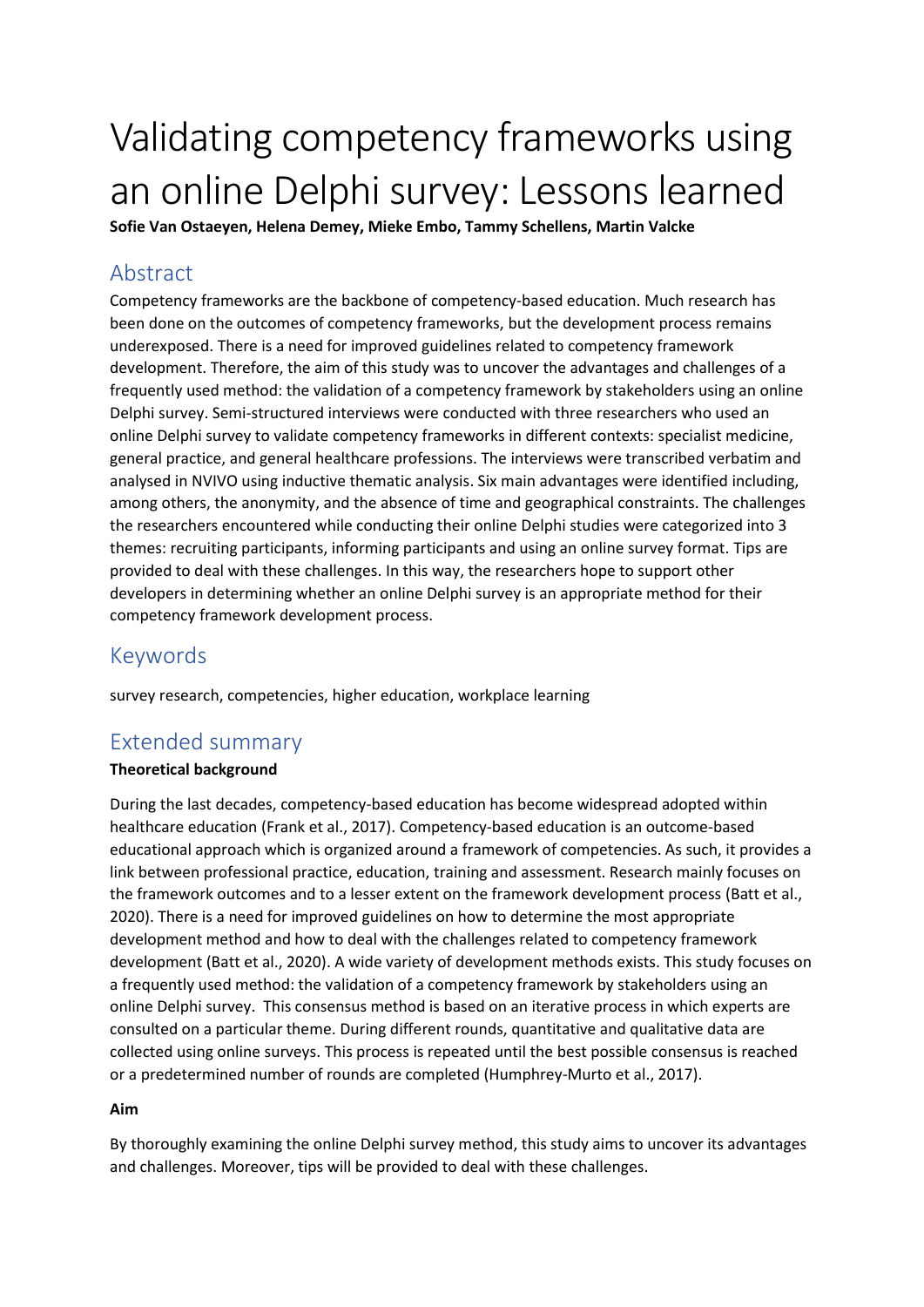#### **Method**

During February and March 2020, three individual semi-structured interviews were organised with researchers who conducted online Delphi studies to validate competency frameworks in different contexts: specialist medicine (paediatrics), general practice, and general healthcare professions (midwives, audiologists, dental hygienists, nurses, occupational therapists, podiatrists and speech therapists). They all used an online survey to present a competency framework to participants in order to attain consensus about the proposed competencies. The interviews were audio-recorded and transcribed verbatim. The data were analysed in NVIVO using inductive thematic analysis . To ensure reliability, two researchers collaborated intensively to identify and refine the emerging codes and themes.

#### **Results**

Six main advantages of the online Delphi survey were identified: (1) the opportunity for all participants to express their opinion, (2) the anonymity making it easier for participants to express their opinion, the absence of (3) time and (4) geographical constraints, (5) the ease with which reminders can be send to participants, and (6) the digital format in which the data are captured. The challenges the researchers encountered while conducting their online Delphi studies were categorized into 3 themes. The first theme included challenges related to the recruitment of participants. The researchers mentioned it was difficult to gather participants. Particularly due to privacy regulations, it was hard to invite participants personally. Moreover, the researchers experienced some bias among the participants: mainly professionals with an interest in education participated in the studies. The second theme contained issues about informing participants. The purpose of the study was not always clear to the participants, which led to unclear or irrelevant comments on the competencies. The third theme covered challenges concerning the use of an online survey format. The main challenge was the impossibility of direct interaction between the researchers and the participants, and among the participants. For each theme, the tips provided by the researchers to deal with these challenges were described.

#### **Discussion**

An online Delphi survey is a frequently used method for developing competency frameworks. However, the choice for this method must be in accordance with the rationale for development and the intended uses (Batt et al., 2020). The results report advantages as well as challenges of the use of an online Delphi survey. Moreover, tips are provided to deal with the challenges related to recruiting participants, informing participants and using an online survey format. These insights were presented visually in the form of an infographic. In this way, the researchers hope to support other developers in determining whether an online Delphi survey is an appropriate method for their competency framework development process.

#### **References**

- Batt, A. M., Tavares, W., & Williams, B. (2020). The development of competency frameworks in healthcare professions: a scoping review. *Advances in Health Sciences Education*, 25, 913-987. https://doi.org/10.1007/s10459-019-09946-w
- Frank, J. R., Snell, L., Englander, R., & Holmboe, E. S. (2017). Implementing competency-based medical education : Moving forward. *Medical Teacher*, *39*(6), 568–573. https://doi.org/10.1080/0142159X.2017.1315069

Humphrey-Murto, S., Varpio, L., Wood, T. J., Gonsalves, C., Ufholz, L. A., Mascioli, K., Wang, C., &